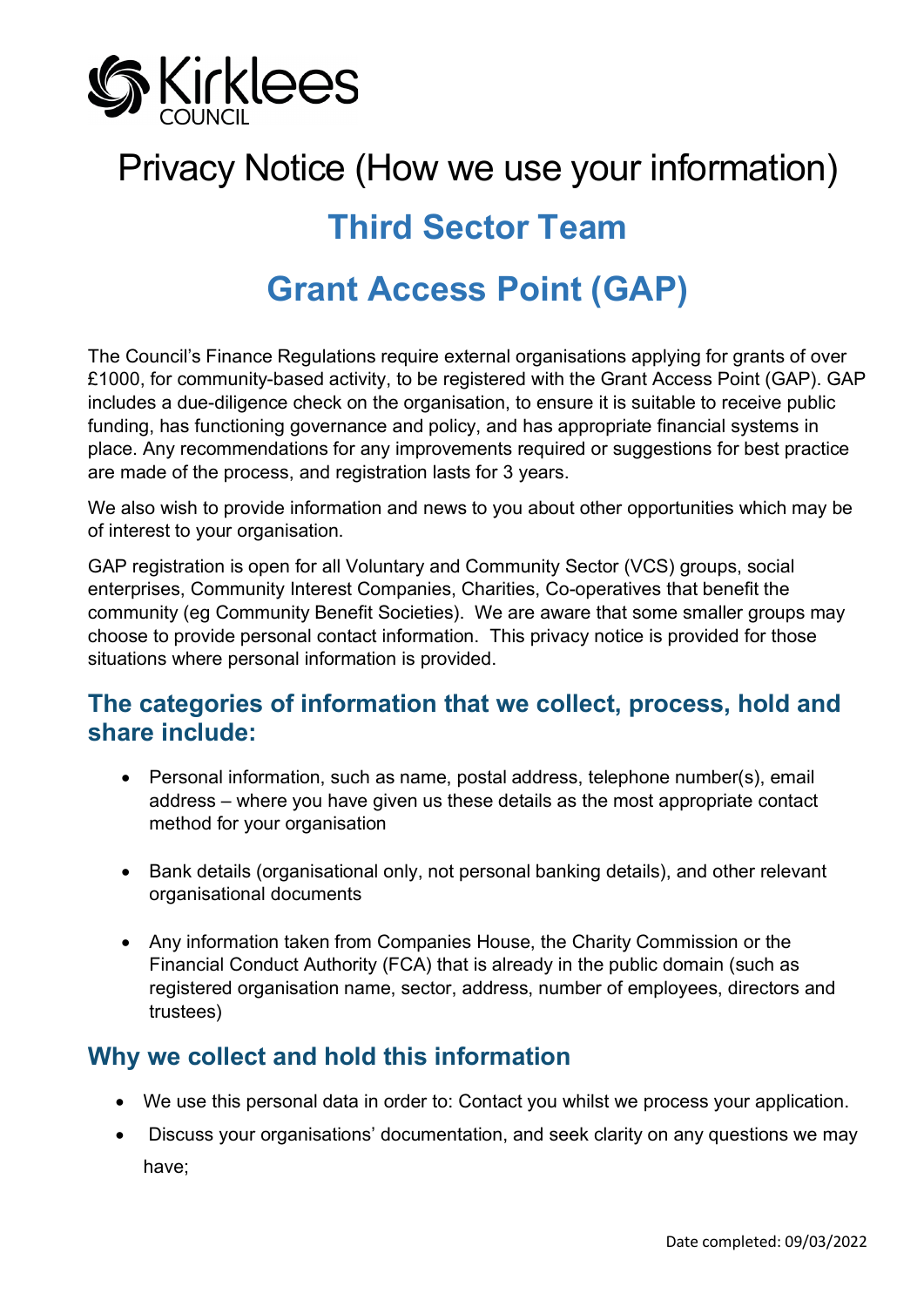

- Provide you with a GAP registration and organisational appraisal; Manage our register of GAP registered organisations
- Provide you with information and news from Kirklees Council groups or organisations, particularly funding, partnership and engagement opportunities (where you have consented to receive this information);
- Provide you with the support you may need to apply to grant schemes;
- Understand trends and current situation of the third sector in Kirklees;
- Provide us with an understanding of the range and scope of third sector organisations so we can better provide support to the sector;
- Evaluate and improve our performance;
- Derive statistics which inform decisions about the future delivery of support services to the third sector.

#### **The lawful basis on which we use this information**

Under Article 6 of the UK General Data Protection Regulation (UK GDPR), the lawful bases we rely on for processing this information are:

**6(1)(a) Your Consent. You are able to remove your consent at any time. You can do this be contacting [thirdsector@kirklees.gov.uk](mailto:thirdsector@kirklees.gov.uk)**

**Whilst you remain on our list we will contact you on an annual basis to see if you still wish to remain on our list for news updates**

**6 (1) (b) We have a contractual obligation**

#### **How we store your personal information**

Your information is safely stored on Kirklees Council's secure network drives.

We keep personal data such as your name and contact details for the duration of your GAP registration (3 years), and for a further 12 months after this, in order for us to offer you a refresh or renewal of your registration. We will then dispose your information by removing any personal names, contact details from the files electronically.

#### **Who we may share your information with**

We may sometimes share the information we have collected about you where it is necessary, lawful and fair to do so. In each case we will only share the minimum amount of information, only when required, for the following reasons:

• For the purpose of administering and allocating funding;